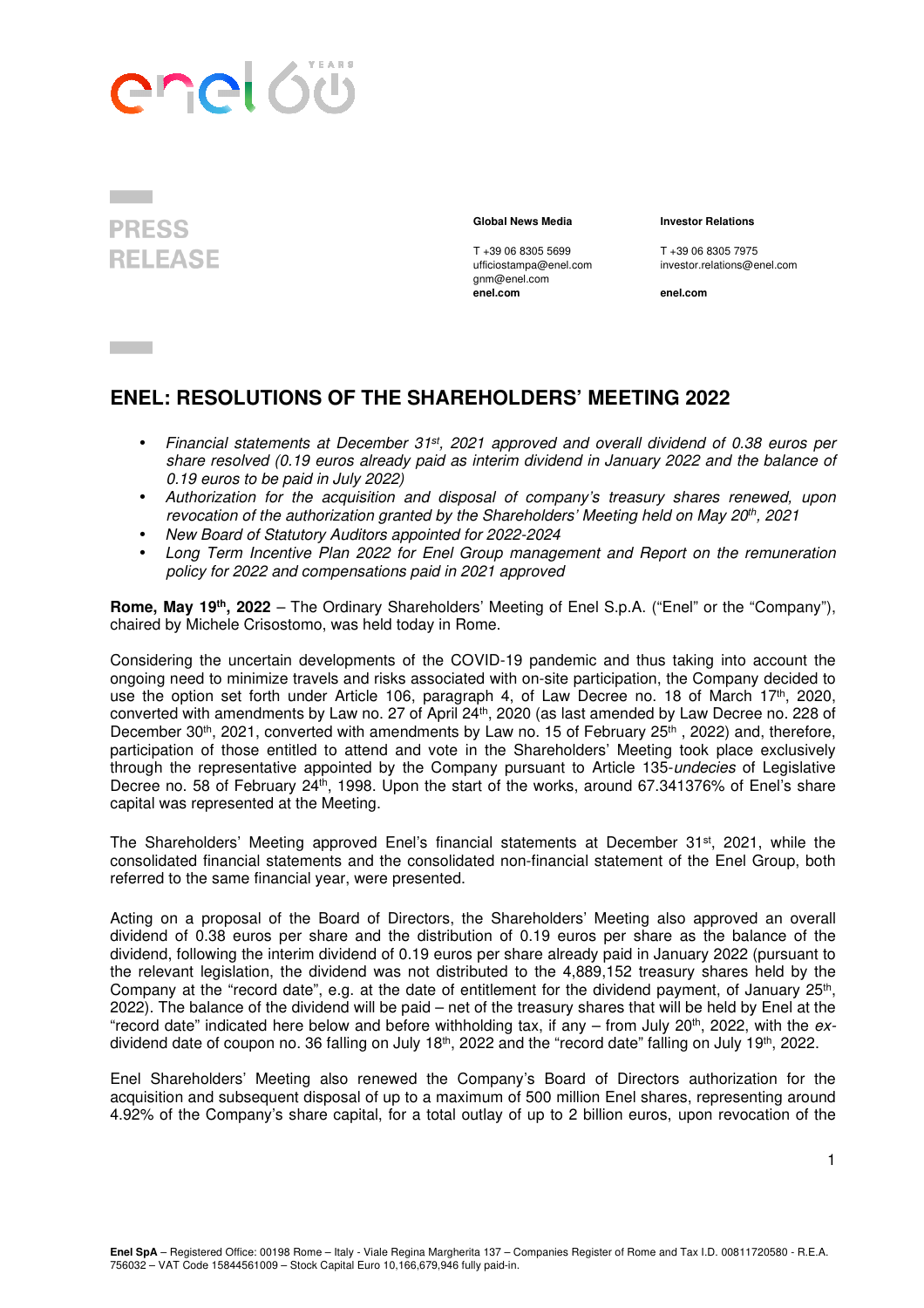

previous similar authorization granted by the Ordinary Shareholders' Meeting held on May 20<sup>th</sup>, 2021. The acquisition of the Company's treasury shares has been authorized for 18 months from today's Shareholders' Meeting resolution. Conversely, no time limit has been set for the disposal of the treasury shares purchased. The Shareholders' Meeting also defined, in accordance with the Board of Directors' proposal, purposes, terms and conditions of the acquisition and disposal of the Company's treasury shares, specifically identifying the rules for calculating the purchase price, as well as the operational rules concerning the execution of the purchasing transactions.

The Shareholders' Meeting also appointed the new Board of Statutory Auditors, which will be composed of Barbara Tadolini as Chair (as drawn from the minority slate presented by a group of asset management companies and other institutional investors, that obtained the favorable vote of 7.468909% of the share capital represented at the Meeting), as well as of the Regular Statutory Auditors Maura Campra (drawn from the slate presented by the reference shareholder, the Italian Ministry of Economy and Finance ("MEF"), that obtained the majority of votes, equal to 92.164094% of the share capital represented at the Meeting) and Luigi Borrè (appointed in accordance with the legal majorities following the slate vote, on the basis of the candidacy presented on May 9th, 2022 by the same shareholder MEF). Furthermore, the Shareholders' Meeting appointed Tiziano Onesti and Carolyn A. Dittmeier (both drawn from the slate presented by the shareholder MEF), as well as Piera Vitali (drawn from the minority slate presented by a group of asset management companies and other institutional investors) as alternate Statutory Auditors. The above-mentioned Board of Statutory Auditors will remain in office until the approval of the 2024 financial statements. The slates of candidates and the further candidacy presented by the MEF, together with the biographies of the new Board of Statutory Auditors are available on Enel's website (www.enel.com).

The Shareholders' Meeting confirmed subsequently a remuneration of 85,000 euros gross per year for the Chair and 75,000 euros gross per year for each of the other regular Statutory Auditors, in addition to the reimbursement of properly documented travel and living expenses incurred in performing the duties of the office.

The Shareholders' Meeting also approved the Long Term Incentive Plan 2022 reserved to the management of Enel and/or its subsidiaries pursuant to Article 2359 of the Italian Civil Code.

Finally, concerning the Report on the remuneration policy for 2022 and the compensations paid in 2021, the Shareholders' Meeting approved, in compliance with the relevant legislation:

- with a binding resolution, the first section of the above Report, which illustrates the policy adopted by the Company on the remuneration of the members of the Board of Directors, the General Manager, the Executives with strategic responsibilities and the members of the Board of Statutory Auditors related to the financial year 2022, as well as the procedures used for the adoption and implementation of such policy;
- with a non-binding resolution, the second section of the same Report, which indicates the compensations of the members of the Board of Directors and of the Board of Statutory Auditors, of the General Manager and of the Executives with strategic responsibilities related to the financial year 2021.

The result of the votes on the various items on the agenda is set out in detail in the Annex to this press release.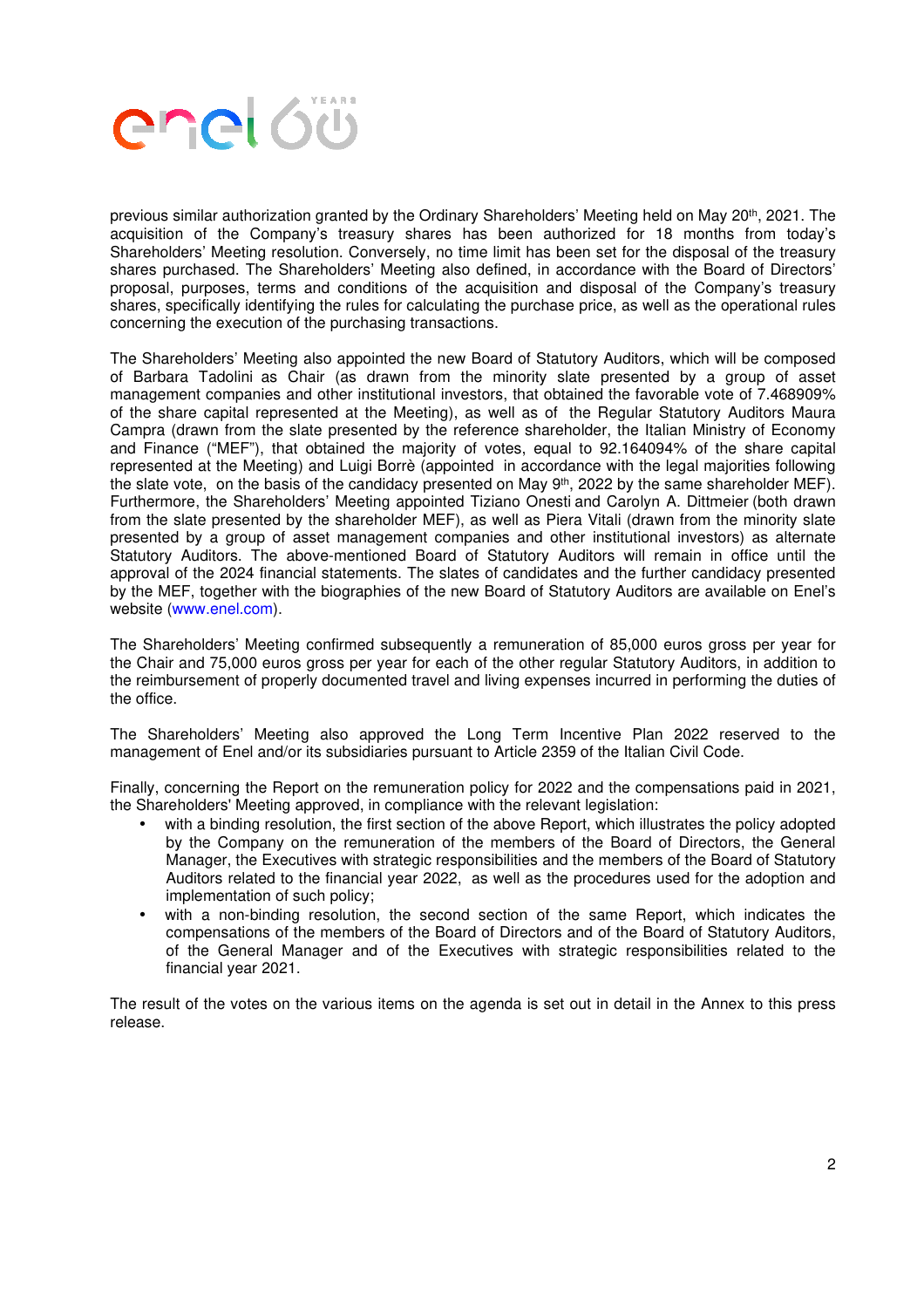

# **Annex**

**1. Financial statements as of December 31, 2021. Reports of the Board of Directors, of the Board of Statutory Auditors and of the External Auditor. Related resolutions. Presentation of the consolidated financial statements for the year ended on December 31, 2021 and of the consolidated non-financial statement related to the financial year 2021.** 

The voting occurred in presence of no. 4,344 shareholders by proxy, for a total of n. 6,846,382,210 ordinary shares (equal to 67.341376% of the share capital), all admitted to vote. The outcome of the vote was the following:

|               | Number of shares | % on shares admitted |
|---------------|------------------|----------------------|
|               |                  | to the voting        |
| Votes for     | 6,809,148,039    | 99.456148            |
| Votes against | 1,894,833        | 0.027676             |
| Abstentions   | 20,503,223       | 0.299475             |
| Not voting    | 14,836,115       | 0.216700             |
| Total         | 6,846,382,210    | 100.000000           |

## **2. Allocation of the annual net income.**

The voting occurred in presence of no. 4,344 shareholders by proxy, for a total of n. 6,846,382,210 ordinary shares (equal to 67.341376% of the share capital), all admitted to vote. The outcome of the vote was the following:

|               | Number of shares | % on shares admitted |
|---------------|------------------|----------------------|
|               |                  | to the voting        |
| Votes for     | 6,704,621,110    | 97.929401            |
| Votes against | 126,457,326      | 1.847068             |
| Abstentions   | 467,659          | 0.006831             |
| Not voting    | 14,836,115       | 0.216700             |
| <b>Total</b>  | 6,846,382,210    | 100.000000           |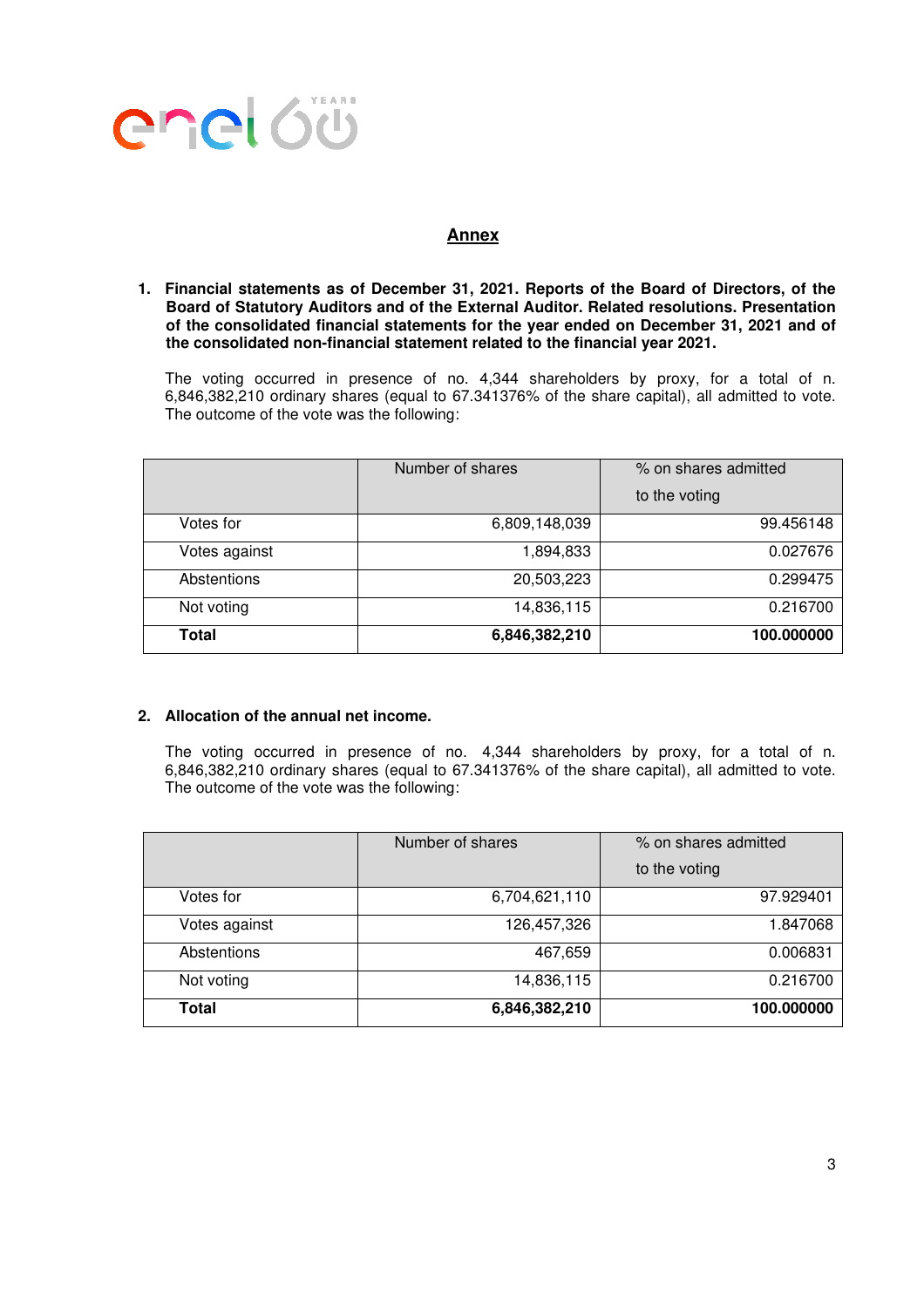

#### **3. Authorization for the acquisition and the disposal of treasury shares, subject to the revocation of the authorization granted by the ordinary Shareholders' Meeting held on May 20, 2021. Related resolutions.**

The voting occurred in presence of no. 4,344 shareholders by proxy, for a total of n. 6,846,382,210 ordinary shares (equal to 67.341376% of the share capital), all admitted to vote. The outcome of the vote was the following:

|               | Number of shares | % on shares admitted |
|---------------|------------------|----------------------|
|               |                  | to the voting        |
| Votes for     | 6,766,131,731    | 98.827841            |
| Votes against | 54,959,202       | 0.802748             |
| Abstentions   | 6,721,162        | 0.098171             |
| Not voting    | 18,570,115       | 0.271240             |
| Total         | 6,846,382,210    | 100.000000           |

#### **4. Election of the Board of Statutory Auditors.**

#### **4.1 Voting on the slates of candidates for the office of Statutory Auditor presented by the shareholders.**

The voting occurred in presence of no. 4,343 shareholders by proxy, for a total of n. 6,793,965,210 ordinary shares (equal to 66.825800% of the share capital), all admitted to vote. The outcome of the vote was the following:

|                               | Number of shares | % on shares admitted |
|-------------------------------|------------------|----------------------|
|                               |                  | to the voting        |
| Votes for Italian Ministry    | 6,261,596,515    | 92.164094            |
| the Economy<br>and<br>οf      |                  |                      |
| Finance's Slate               |                  |                      |
| institutional<br>Votes<br>for | 507,435,072      | 7.468909             |
| investors' Slate              |                  |                      |
| Votes against                 | 94,023           | 0.001384             |
| Abstentions                   | 24,226,588       | 0.356590             |
| Not voting                    | 613,012          | 0.009023             |
| Total                         | 6,793,965,210    | 100.000000           |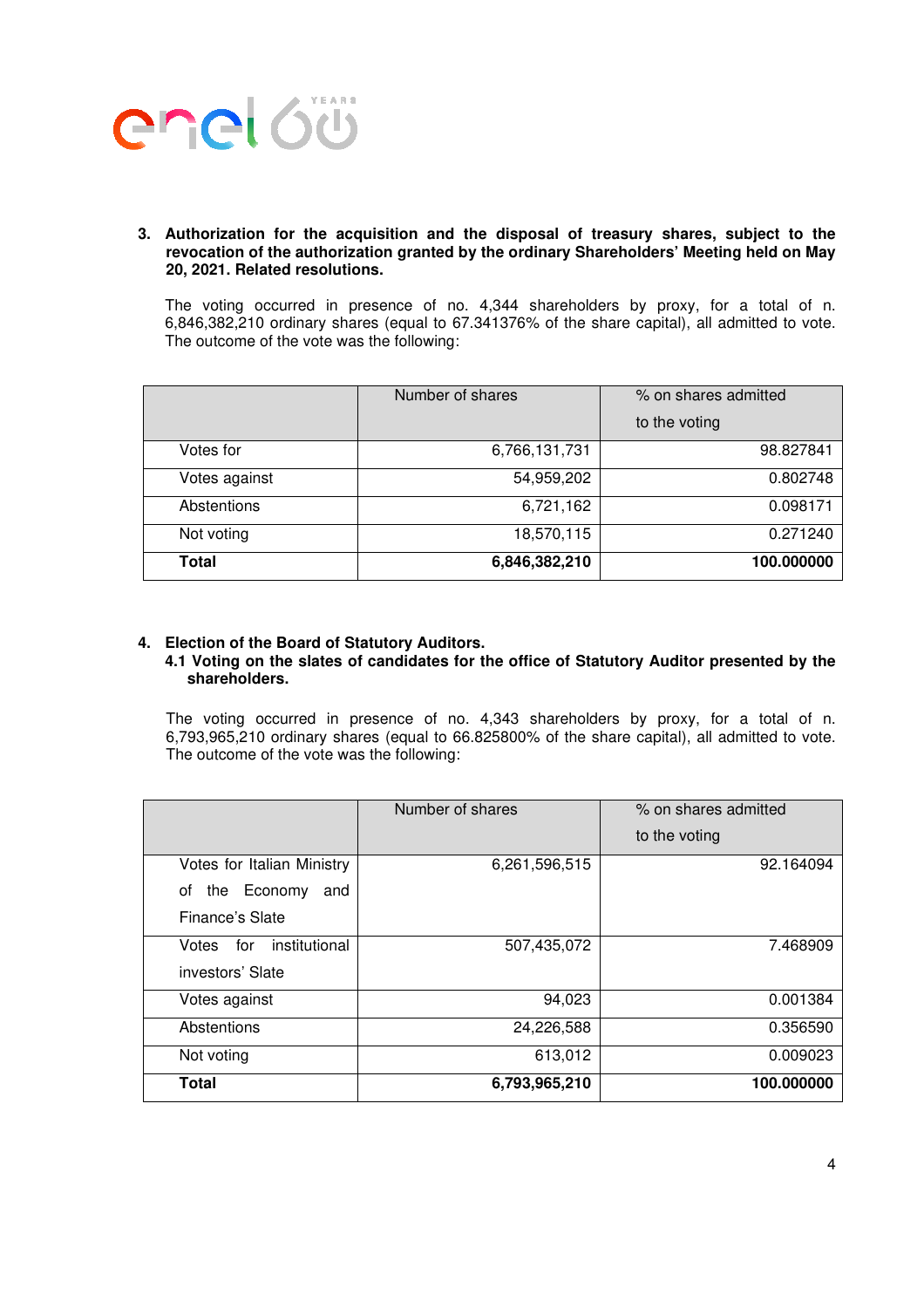

#### **4.2 Voting with the legal majorities on the candidacy of Luigi Borrè as Regular Statutory Auditor, presented by the shareholder Italian Ministry of Economy and Finance.**

The voting occurred in presence of no. 6 shareholders by proxy, for a total of n. 2,398,465,938 ordinary shares (equal to 23.591437% of the share capital), all admitted to vote. The outcome of the vote was the following:

|               | Number of shares | % on shares admitted |
|---------------|------------------|----------------------|
|               |                  | to the voting        |
| Votes for     | 2,397,861,270    | 99.974789            |
| Votes against | 590              | 0.000025             |
| Abstentions   | 25,500           | 0.001063             |
| Not voting    | 578,578          | 0.024123             |
| Total         | 2,398,465,938    | 100.000000           |

#### **5. Determination of the remuneration of the regular members of the Board of Statutory Auditors.**

The voting occurred in presence of no. 4,344 shareholders by proxy, for a total of n. 6,846,382,210 ordinary shares (equal to 67.341376% of the share capital), all admitted to vote. The outcome of the vote on the proposal of the shareholder Italian Ministry of Economy and Finance – concerning the confirmation of a remuneration of 85,000 euros gross per year for the Chairman and of 75,000 euros gross per year for each of the other Regular Statutory Auditors, in addition to the reimbursement of properly documented travel and living expenses incurred in performing the duties of the office – was the following:

|               | Number of shares | % on shares admitted |
|---------------|------------------|----------------------|
|               |                  | to the voting        |
| Votes for     | 6,792,667,899    | 99.215435            |
| Votes against | 34,104,435       | 0.498138             |
| Abstentions   | 5,384,564        | 0.078648             |
| Not voting    | 14,225,312       | 0.207779             |
| Total         | 6,846,382,210    | 100.000000           |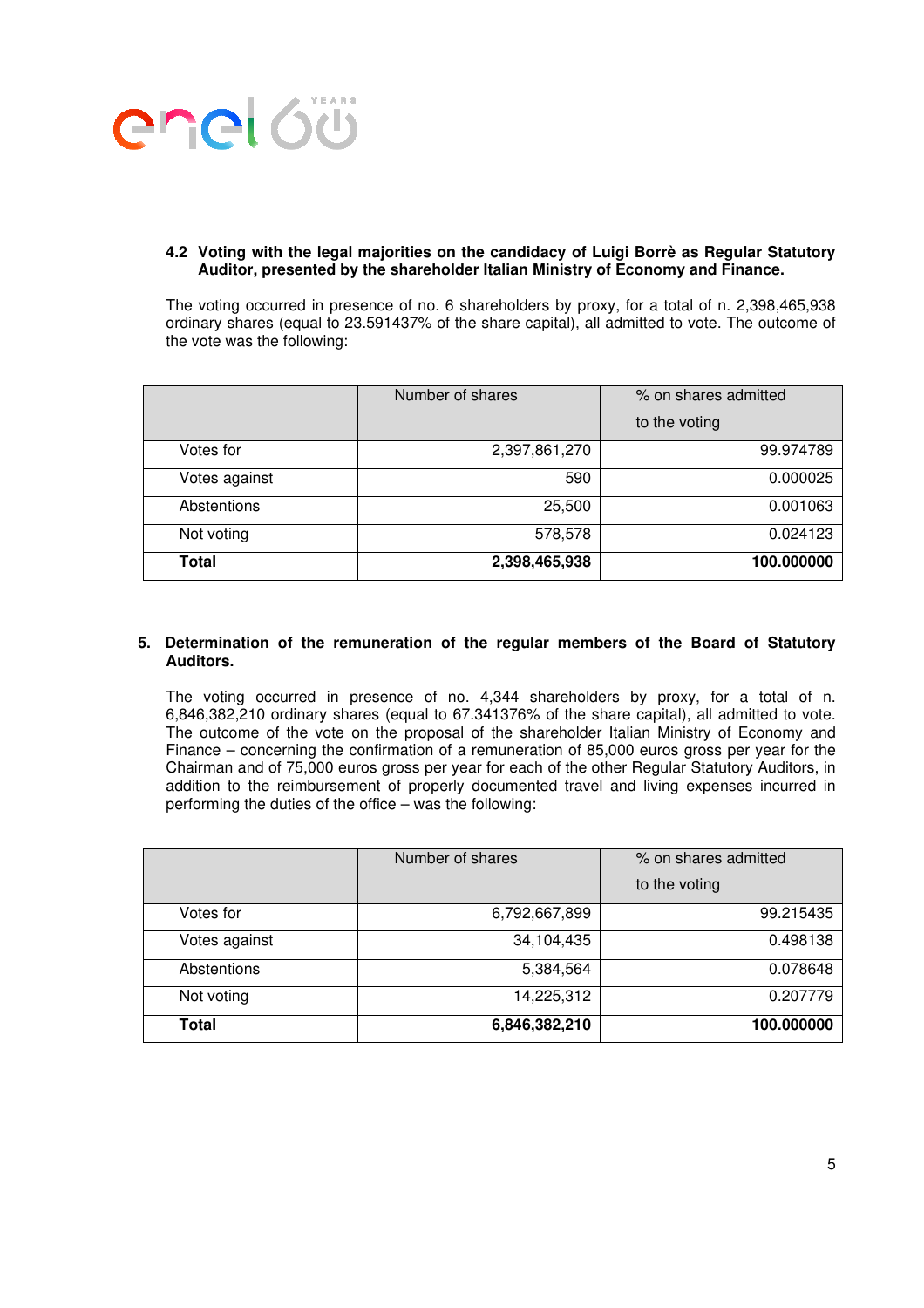

#### **6. Long term incentive Plan 2022 reserved to the management of Enel S.p.A. and/or of its subsidiaries pursuant to Article 2359 of the Italian Civil Code.**

The voting occurred in presence of no. 4,344 shareholders by proxy, for a total of n. 6,846,382,210 ordinary shares (equal to 67.341376% of the share capital), all admitted to vote. The outcome of the vote was the following:

|               | Number of shares | % on shares admitted |
|---------------|------------------|----------------------|
|               |                  | to the voting        |
| Votes for     | 6,546,881,282    | 95.625413            |
| Votes against | 233,487,836      | 3.410383             |
| Abstentions   | 47,442,977       | 0.692964             |
| Not voting    | 18,570,115       | 0.271240             |
| Total         | 6,846,382,210    | 100.000000           |

- **7. Report on the remuneration policy and compensations paid:** 
	- **7.1 First section: Policy adopted by the Company on the remuneration of the members of the Board of Directors, the General Manager, the Executives with strategic responsibilities and the members of the Board of Statutory Auditors related to the financial year 2022 (binding resolution).**

The voting occurred in presence of no. 4,344 shareholders by proxy, for a total of n. 6,846,382,210 ordinary shares (equal to 67.341376% of the share capital), all admitted to vote. The outcome of the vote was the following:

|               | Number of shares | % on shares admitted |
|---------------|------------------|----------------------|
|               |                  | to the voting        |
| Votes for     | 6,567,324,918    | 95.924018            |
| Votes against | 230,302,058      | 3.363850             |
| Abstentions   | 33,919,119       | 0.495431             |
| Not voting    | 14,836,115       | 0.216700             |
| <b>Total</b>  | 6,846,382,210    | 100.000000           |